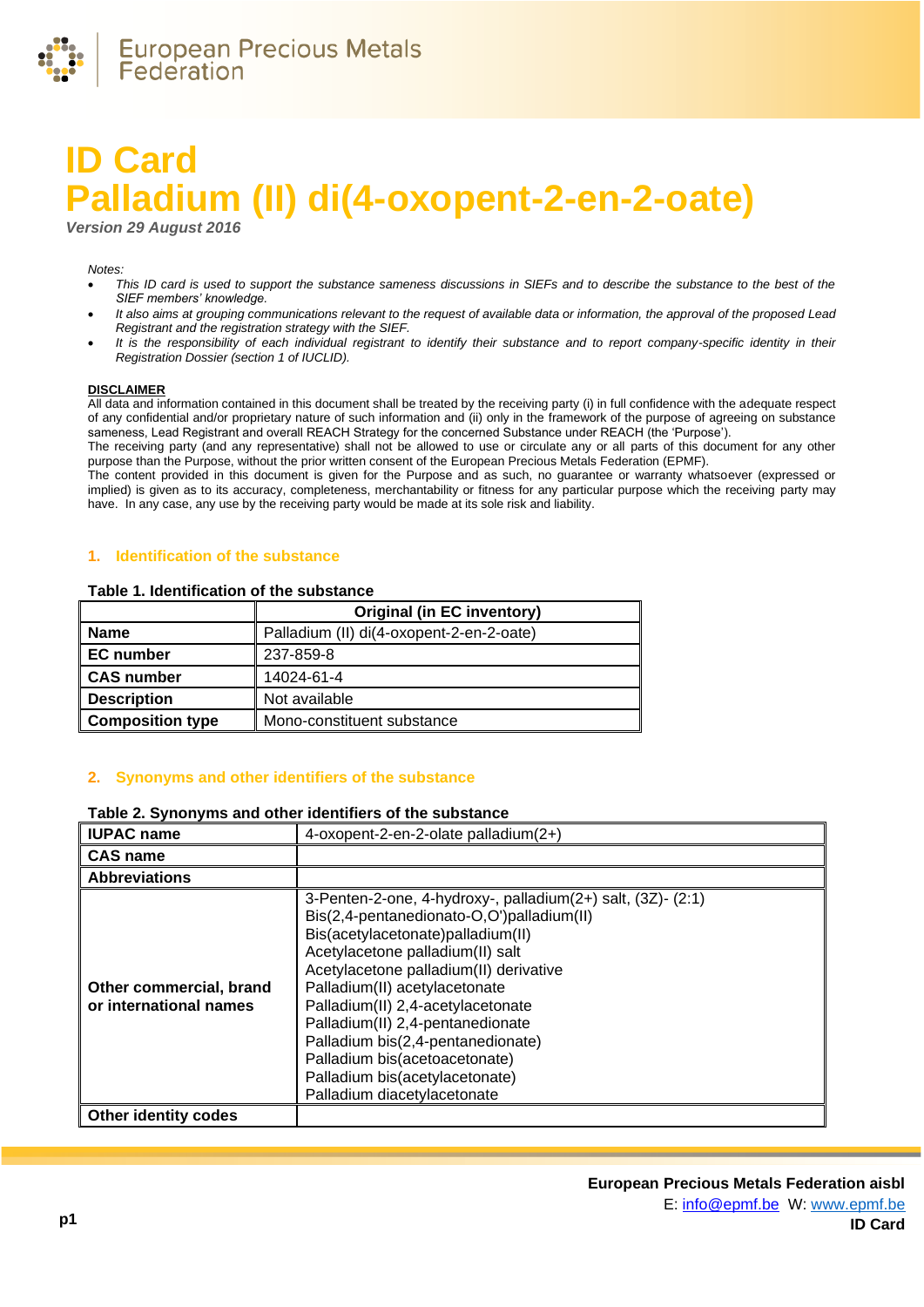

**3. Substances (with core identifiers) also falling under this substance (with justification)**

None

## **4. Information related to molecular and structural formula of the substance**

#### **Table 3. Information related to molecular and structural formula of the substance**

| <b>Molecular formula</b>                                    | C10H14O4Pd                                   |
|-------------------------------------------------------------|----------------------------------------------|
| <b>Structural formula</b>                                   | $=$ $\circ$<br><b>P</b> c                    |
| <b>Smiles notation</b>                                      | [Pd+2].O=C(/C=C(\[O-])C)C.[O-]\C(=C/C(=O)C)C |
| <b>Optical activity</b>                                     | Not applicable                               |
| <b>Typical</b><br>(stereo)<br>ratio<br>of<br><b>isomers</b> |                                              |
| <b>Molecular Weight / Molecular</b><br><b>Weight range</b>  | 304,64 g/mol                                 |

## **5. Typical composition of the substance**

#### <span id="page-1-0"></span>**Table 4. Typical composition**

|                                | <b>Name</b>                                                                                                                                                                                                                                     | Symbol /<br>Formula                       | Min & Max<br>concentrations<br>$(\%)^{\S}$ | <b>Typical</b><br>concentration<br>(%) <sup>§§</sup> |
|--------------------------------|-------------------------------------------------------------------------------------------------------------------------------------------------------------------------------------------------------------------------------------------------|-------------------------------------------|--------------------------------------------|------------------------------------------------------|
| <b>Main</b><br>constituent(s)* | Palladium (II) di(4-oxopent-2-en-2-<br>oate)                                                                                                                                                                                                    | C10H14O4Pd                                | $98 - 1003$                                | >99,6                                                |
| Impurity(ies) $#$              | Water                                                                                                                                                                                                                                           | H <sub>20</sub>                           | $0 - 2$                                    | < 0.1                                                |
|                                | Acetylacetone                                                                                                                                                                                                                                   | C5H8O2                                    | $0 - 0.5$                                  | < 0,1                                                |
|                                | Chloride                                                                                                                                                                                                                                        | CI                                        | $0 - 0.5$                                  | < 0.1                                                |
|                                | Several minor (especially metallic)<br>impurities which do not affect the<br>classification of the substance<br>because of their non-hazardous<br>nature or because they do not<br>exceed the classification cut-off<br>limits in the substance | e.g. Ag, Au,<br>Cu, Ir, Pb, Pt,<br>Rh, Ru | $0 - 0.2$                                  | < 0.1                                                |

**\*** ≥ 80 % (w/w) for mono-constituent substances; ≥ 10 % (w/w) and < 80 % (w/w) for multi-constituent substances.

**#** An impurity is an unintended constituent present in a substance, as produced. It may originate from the starting materials or be the result of secondary or incomplete reactions during the production process. While impurities are present in the final substance, they were not intentionally added.

§ Concentration ranges define the substance sameness criteria agreed by all Consortium Members in preparation of the communication with other SIEF members.

§§ Typical concentration refers to the representative sample used for testing.

\$ Corresponds to 34 - 35 % Pd.

The composition given above is typical and should therefore represent the majority of Palladium (II) di(4 oxopent-2-en-2-oate) as manufactured and/or imported in the EEA market. Palladium (II) di(4-oxopent-2-en-2-oate) containing less than 98 % Palladium (II) di(4-oxopent-2-en-2-oate) may still be considered to be the same for the purpose of registration under REACH and may be referred to as impure Palladium (II) di(4 oxopent-2-en-2-oate) to distinguish if from the typically pure Palladium (II) di(4-oxopent-2-en-2-oate).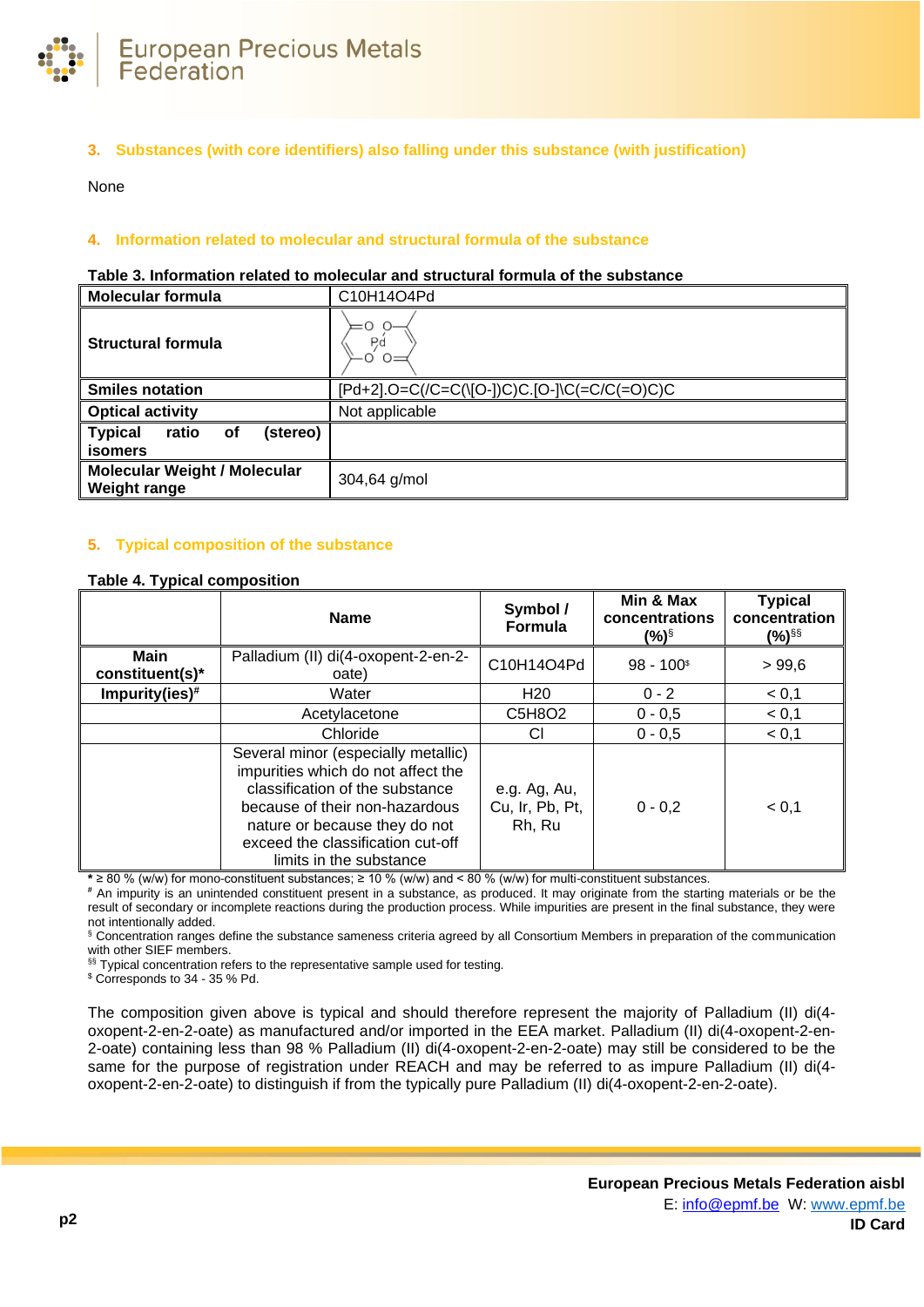

# **6. Information on appearance, physical state and properties of the substance**

| <b>Physical state</b>                  | Solid                 |
|----------------------------------------|-----------------------|
| Physical form*                         | Crystalline           |
| Appearance                             | Yellow powder         |
| Particle size**                        | Fine to coarse powder |
| Does the solid hydrolyse?#             | No                    |
| Is the solid hygroscopic? <sup>§</sup> | No.                   |

#### **Table 5. Appearance / physical state / properties of the solid substance**

**\*** Crystalline form: solid material whose constituent atoms, molecules, or ions are arranged in an ordered pattern extending in all three spatial dimensions. Amorphous form: solid material whose constituent atoms, molecules, or ions are randomly arranged.

Nanoform: particles in the size range 1 - 100 nm (for full definition of a nanomaterial, see [http://ec.europa.eu/environment/chemicals/nanotech/index.htm#definition\)](http://ec.europa.eu/environment/chemicals/nanotech/index.htm#definition). Fine powder: particles in the size range 100 – 2.500 nm. Coarse powder: particles in the size range 2.500 nm – 1 mm. Massive object: particles in the size range > 1 mm.

**#** Hydrolysis: decomposition (cleavage of chemical bonds) by the addition of water.

**§** Hygroscopic substance: readily attracts moisture from its surroundings in open air, through either absorption or adsorption. Cf. also water/moisture content i[n Table 4.](#page-1-0)

### **7. Analytical data**

Annex VI of REACH requires the registrant to describe the analytical methods and/or to provide the bibliographical references for the methods used for identification of the substance and, where appropriate, for the identification of impurities and additives. This information should be sufficient to allow the methods to be reproduced.

| <b>Parameter / Method</b>                              | <b>Recommended for</b><br>substance identification | <b>Applicable</b> | Not applicable or<br>not recommended |
|--------------------------------------------------------|----------------------------------------------------|-------------------|--------------------------------------|
|                                                        | and sameness check                                 |                   |                                      |
| <b>Elemental analysis</b>                              |                                                    |                   |                                      |
| ICP (ICP-MS or ICP-OES)                                | X                                                  |                   |                                      |
| Atomic absorption<br>spectroscopy (AAS)                |                                                    |                   |                                      |
| Glow discharge mass<br>spectrometry (GDMS)             |                                                    |                   |                                      |
| <b>Molecular analysis</b>                              |                                                    |                   |                                      |
| Infrared (IR) spectroscopy                             | X                                                  |                   |                                      |
| Raman spectroscopy                                     |                                                    |                   |                                      |
| <b>Mineralogical analysis</b>                          |                                                    |                   |                                      |
| X-Ray Fluorescence (XRF)                               |                                                    | X                 |                                      |
| X-Ray Diffraction (XRD)                                | X                                                  |                   |                                      |
| Morphology and particle sizing                         |                                                    |                   |                                      |
| Electron microscopy (SEM,<br>TEM, REM)*#               |                                                    |                   |                                      |
| Laser diffraction*#                                    | X                                                  |                   |                                      |
| Particle size by other means<br>(e.g. sieve analysis)# |                                                    |                   |                                      |
| Surface area by N-BET*#                                | X                                                  |                   |                                      |
| <b>Other</b>                                           |                                                    |                   |                                      |
|                                                        |                                                    |                   |                                      |

#### **Table 6. Analytical methods for identification of the substance**

\* Analytical techniques particularly (but not exclusively) relevant for nanomaterials.

# The choice of the technique for particle size depends on the size of the material as manufactured/imported/placed on the market/used.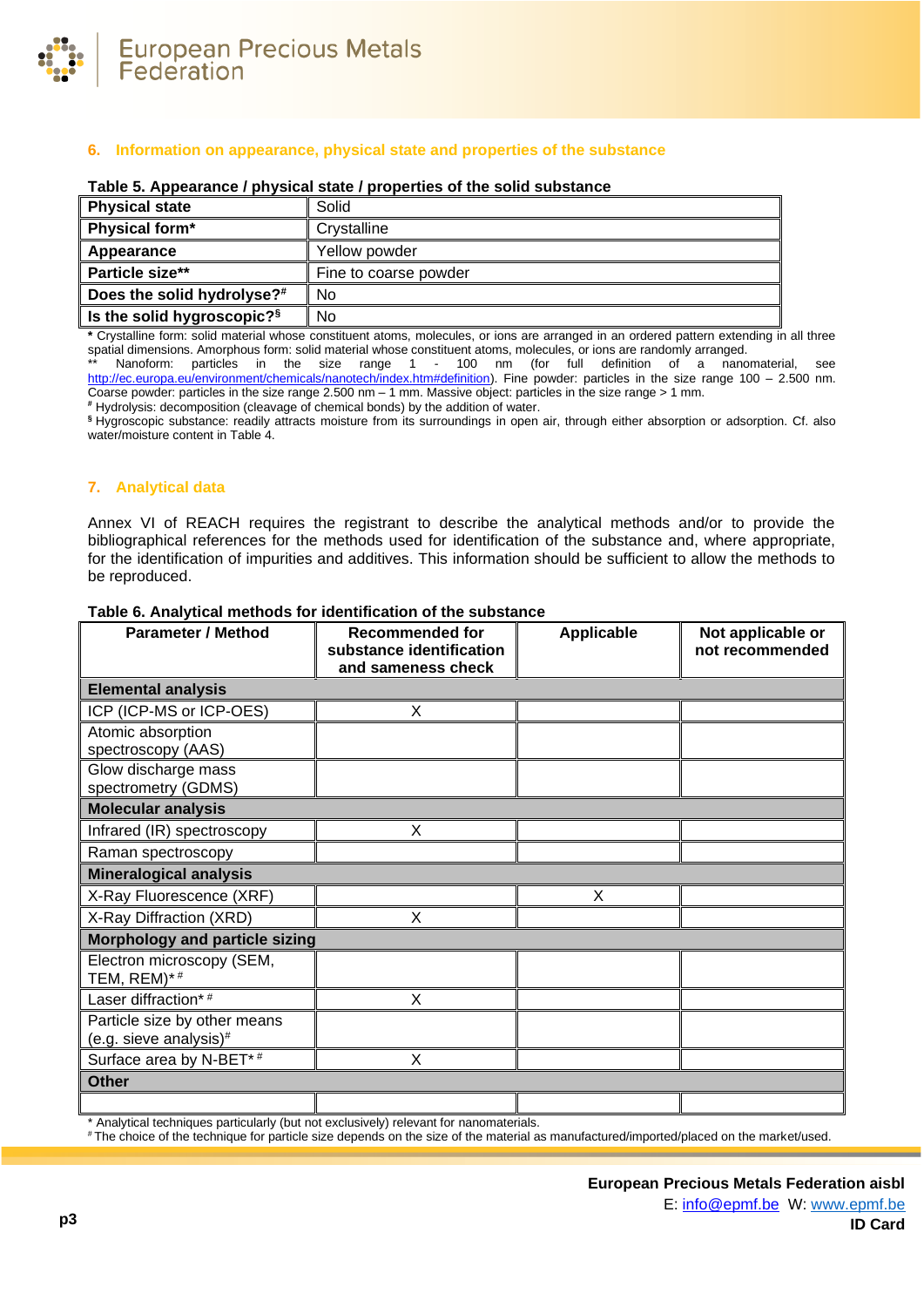

## **8. Lead Registrant**

Heraeus Deutschland GmbH & Co. KG (Germany) volunteers to be the Lead Registrant for Palladium (II) di(4-oxopent-2-en-2-oate). The EPMF will provide support to the Lead Registrant as laid down in the EPMF Agreement.

## **9. REACH Strategy**

The table below presents the overall Registration Strategy for Palladium (II) di(4-oxopent-2-en-2-oate) based on the information available to the EPMF by the date given above on the document.

The Registration Dossier will be prepared for the highest substance status (information requirements associated to a substance or Article 10 Registration being higher than an intermediate handled under strictly controlled conditions or Article 17 or 18 one) and associated tonnage band.

The recap below therefore reflects the scope of work of the EPMF for Palladium (II) di(4-oxopent-2-en-2 oate) and sets the minimum and maximum set of information that will be gathered and/or produced when preparing the Registration Dossier for Palladium (II) di(4-oxopent-2-en-2-oate) as described in this ID Card. If higher information requirements are necessary, these can be included in the Registration dossier (if EPMF is made aware of these additional requirements in-time) as an update to the already submitted dossier.

| ltem                            | <b>Description</b>                                                                                                                                                                                                      |
|---------------------------------|-------------------------------------------------------------------------------------------------------------------------------------------------------------------------------------------------------------------------|
| <b>REACH category</b>           | Mono-constituent substance                                                                                                                                                                                              |
| <b>Highest status</b>           | Substance                                                                                                                                                                                                               |
| <b>Highest tonnage band</b>     | 10 – 100 t/a                                                                                                                                                                                                            |
| <b>Information requirements</b> | Available / Existing + Annex VII + Annex VIII                                                                                                                                                                           |
| <b>Existing classification*</b> | Flam. Solid 1 (H228)<br>Self heat. 1 (H251)<br>Skin Sens 1A (H317)<br>Acute tox. 4 (H302) (oral)<br>Eye Dam. 1 (H318)<br>Aquatic acute 1 (H400)<br>Aquatic chronic 1 (H410)<br>M factor acute 10<br>M factor chronic 10 |
| <b>Registration deadline</b>    | 2018                                                                                                                                                                                                                    |

**Table 7. REACH strategy for the substance (basis for REACH Registration preparation)**

**\*** For the pure form, as in the REACH registration dossier

### **10. Scope of the Registration Dossier**

The uses included in this Registration Dossier are listed on the [EPMF website.](https://www.epmf.be/)